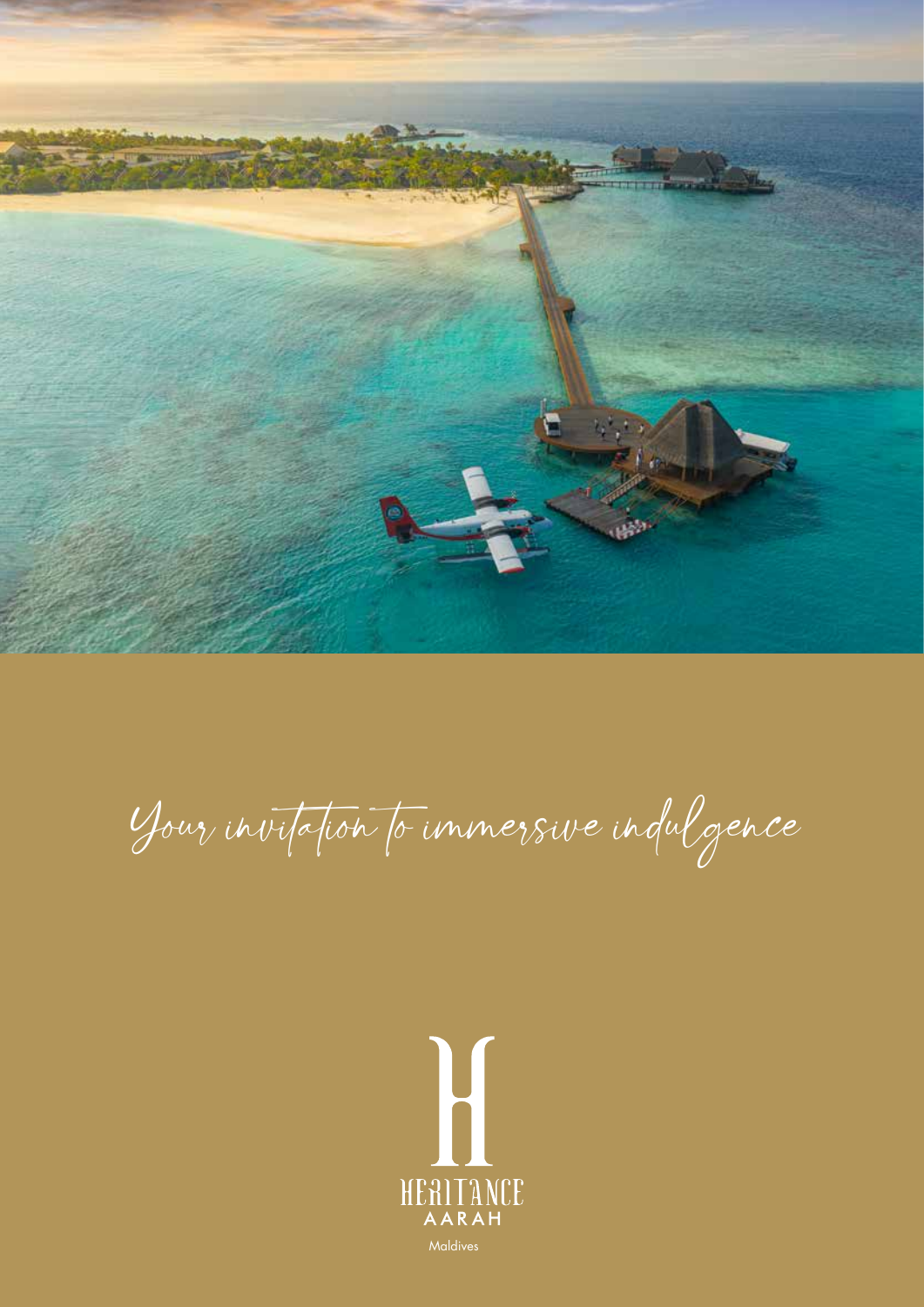# **Revel in unlimited luxuries with our premium all-inclusive experience**

Woven into the tropical tapestry of the gleaming cobalt, sun-kissed hues of tangerines and violets,

.<br>paradise personified.

Presenting guests with the most generous holiday experience, the Premium All Inclusive at Heritance

# **A seclude space for everyone**

Designed with clean lines and sleek décor, the well-appointed villas are separated in to two distinctive 2 Family Pool Beach Villas and 56 Ocean Villas.

# **Your oasis in our paradise**

The ocean wing section is home to 25 Ocean Suites and an impressive Ocean Residence, with its own Maldivian luxury.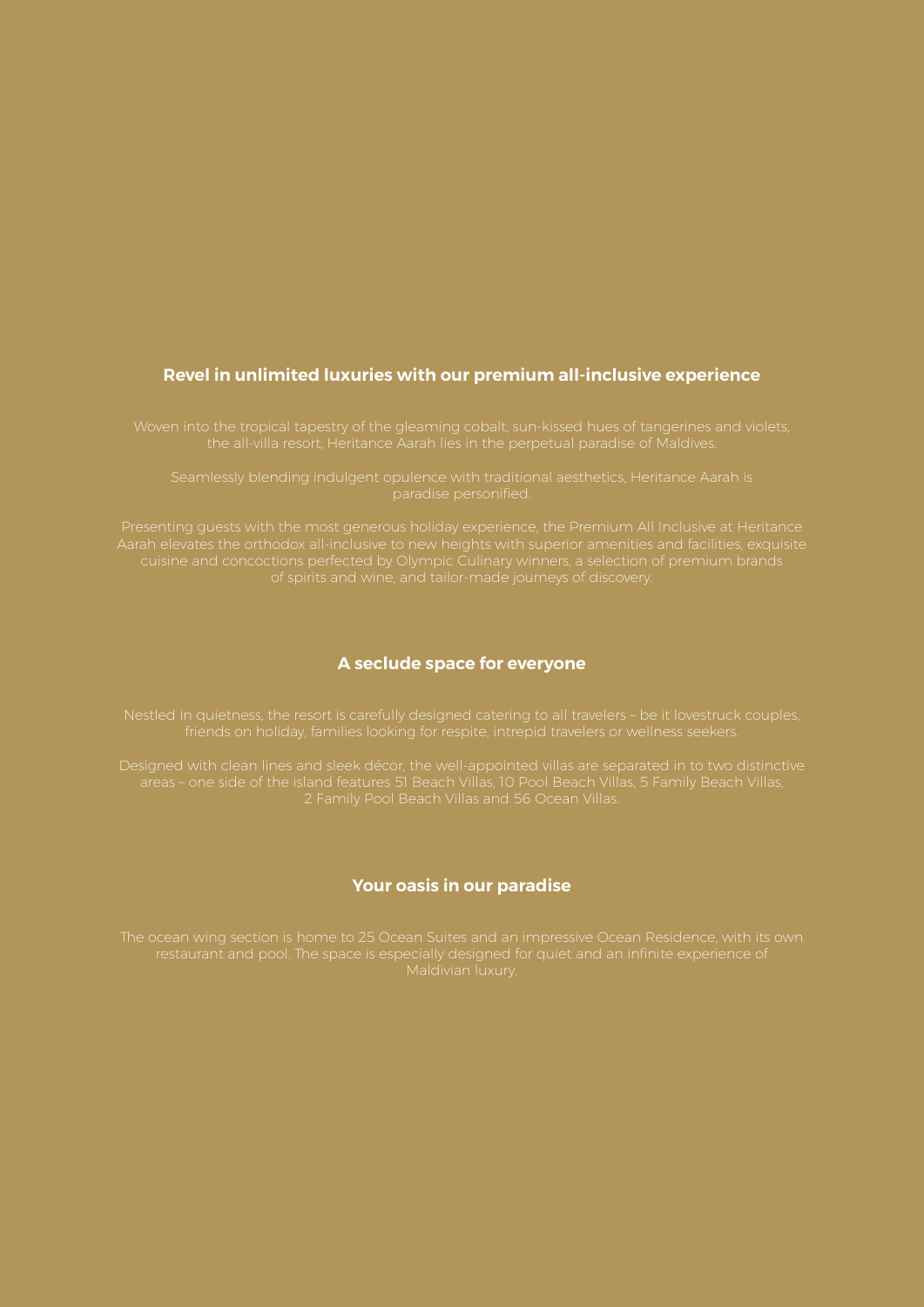# **The Premium All-Inclusive Experience**

**Beach Villa | Pool Beach Villa | Family Beach Villa | Family Pool Beach Villa | Ocean Villa**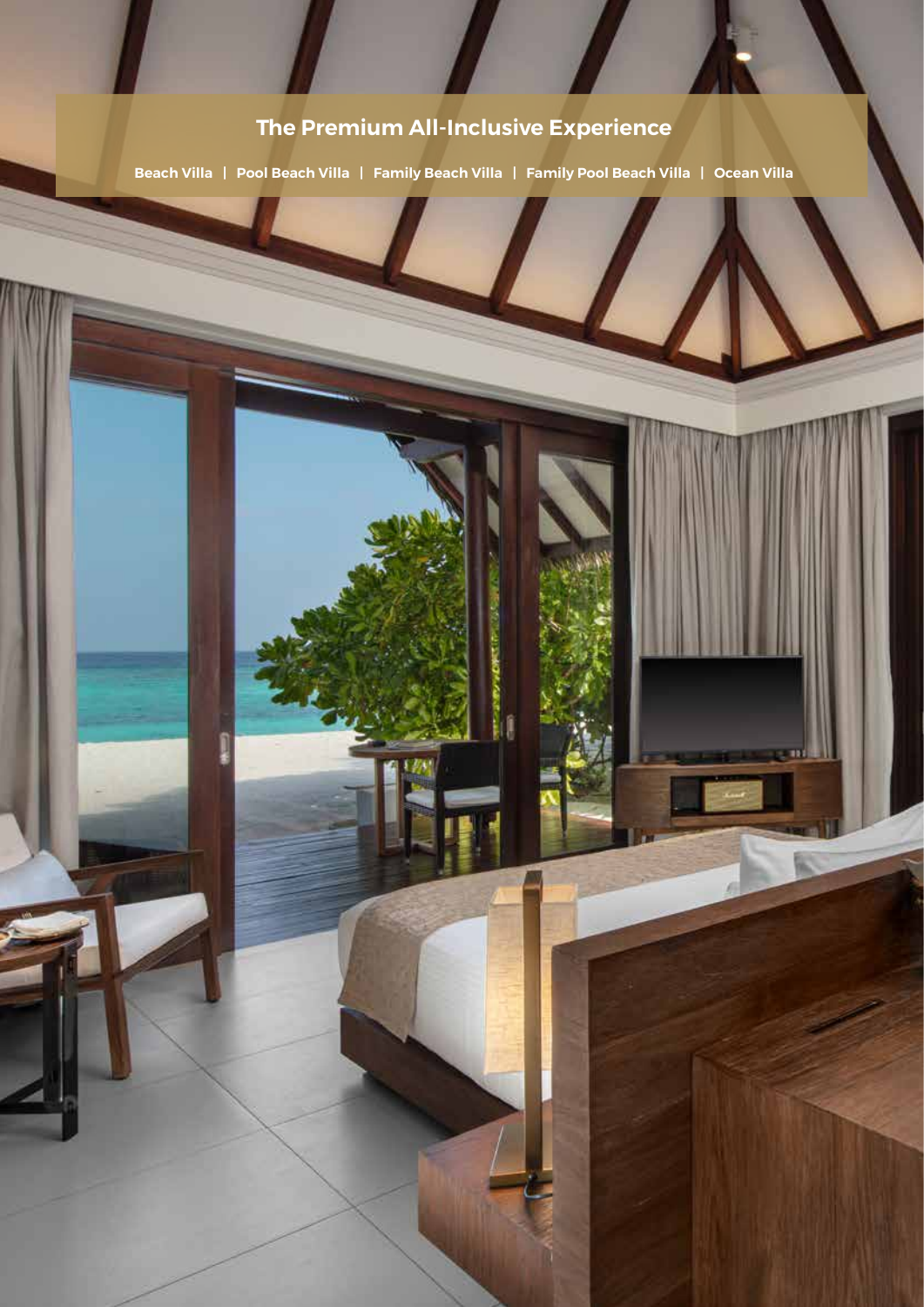

Gourmet Indulgence

Six extraordinary experiences to indulge in

#### **RANBA**

Presenting the world in a plate, Ranba offers an impressive array of international and Asian delights with simple, honest

Available for all guests | No reservations required **Breakfast : 7.00 a.m - 10.00 a.m | Lunch : 12.30 p.m - 2.30 p.m | Dinner : 7.30 p.m - 10.00 p.m**

# **RALU**

**Operational hours : 7.00 a.m - 10.00 p.m**

#### **GINIFATI**

**Operational hours : 7.00 p.m - 10.00 p.m**

# **PIZZA SHACK**

**Operational hours : 10.00 a.m - 7.00 p.m**

### **AMBULA**

Maldivian flavours. Merging the traditional Sri Lankan and Maldivian with the inventive, the tasting menu experience

Available for all guests | Reservations compulsory **Operational hours : 7.00 p.m - 10.00 p.m**

### **HATHAA**

Bangkok. Fun and interactive the space is transformed to the cities guests will dine at, every evening.

Available for all guests | Reservations compulsory | Supplement applicable **Operational hours : 7.00 p.m - 10.00 p.m**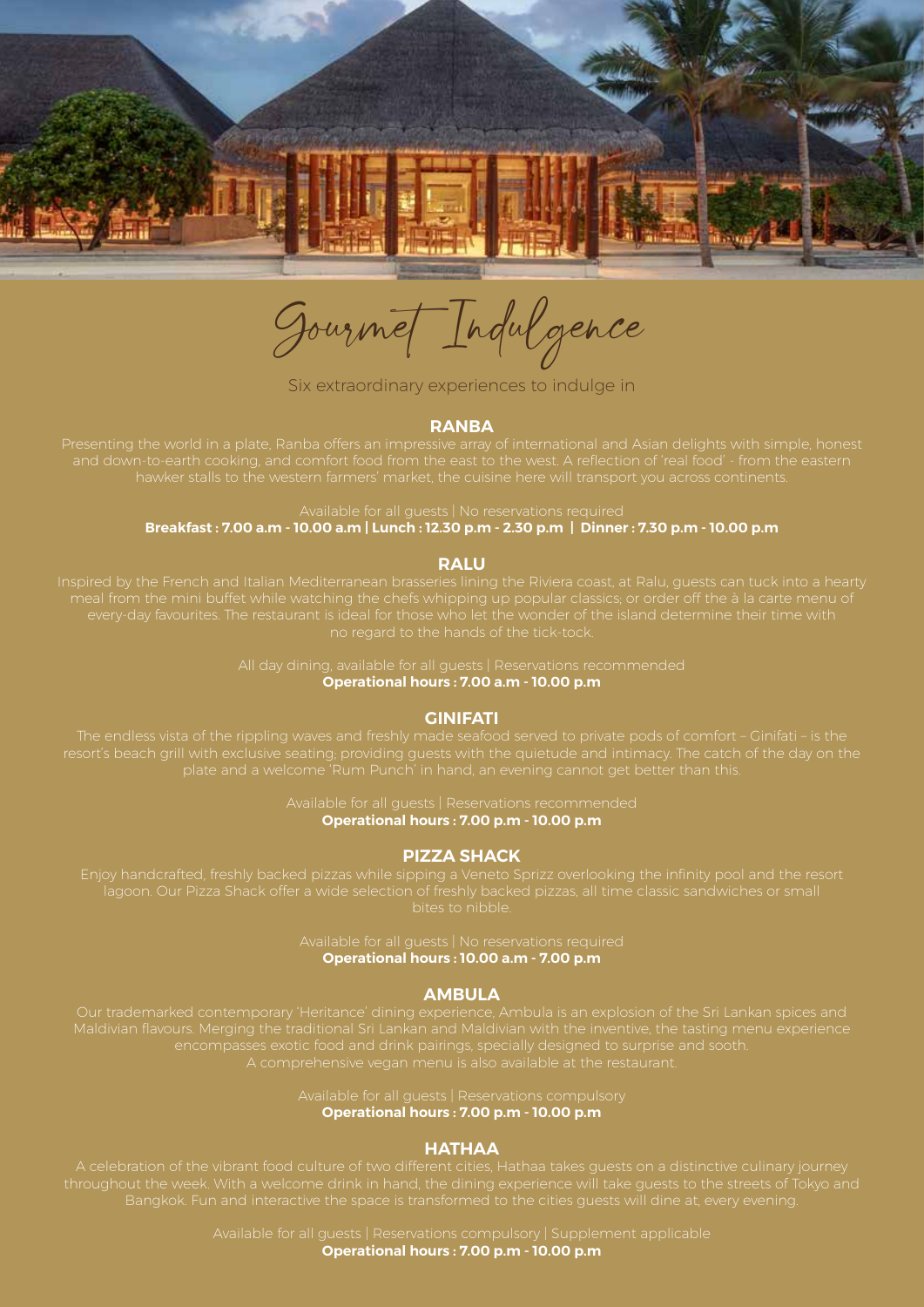

A perfect pairing

A selection of spaces to quench your thirst

# **BANDHI BAR**

The heart of Aarah, Bandhi Bar is a lively space meant for those looking for relaxation and mirth. Located by the poolside with the leaves of the palms creating natural shade, here, guests can enjoy creative cocktails all day along with the delicious aromas of shisha on deck.

> Available for all quests | No reservations required **Operational hours : 10.00 a.m - 12.00 m.n**

## **SKY BAR**

This space located above Haatha and Ambula with an open canopy of twinkling lights overhead, serves classic favourites, signature cocktails, crazy molecular concoctions and porthole infusions every night.

> Available for all guests | No reservations required **Operational hours : 6.00 p.m - 12.00 m.n**

## **RALU LOUNGE BAR**

A well-stocked bar with the largest selection of Rum and a host of delicious Tiki Cocktails. You won't fail to be mesmerized with the abundance of views and the bar's comprehensive beverage list.

> Available for all guests | No reservations required **Operational hours : 9.00 a.m - 12.00 m.n**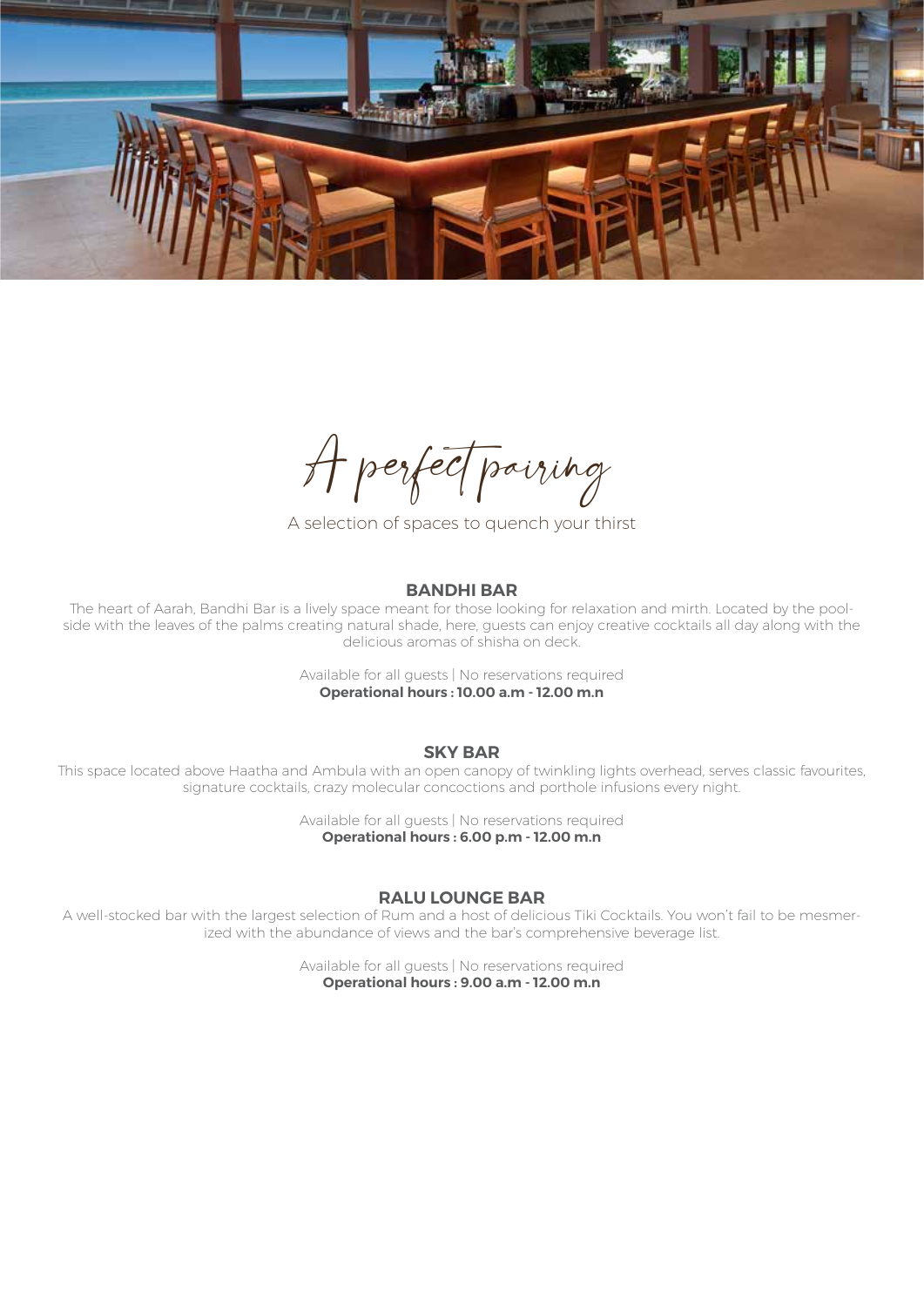

With our compliments

# **Experiential culinary adventures**

#### **For an enhanced stay**

### **MEDI SPA**

## **EXCURSIONS**

• Complimentary selection of non-motorized water sports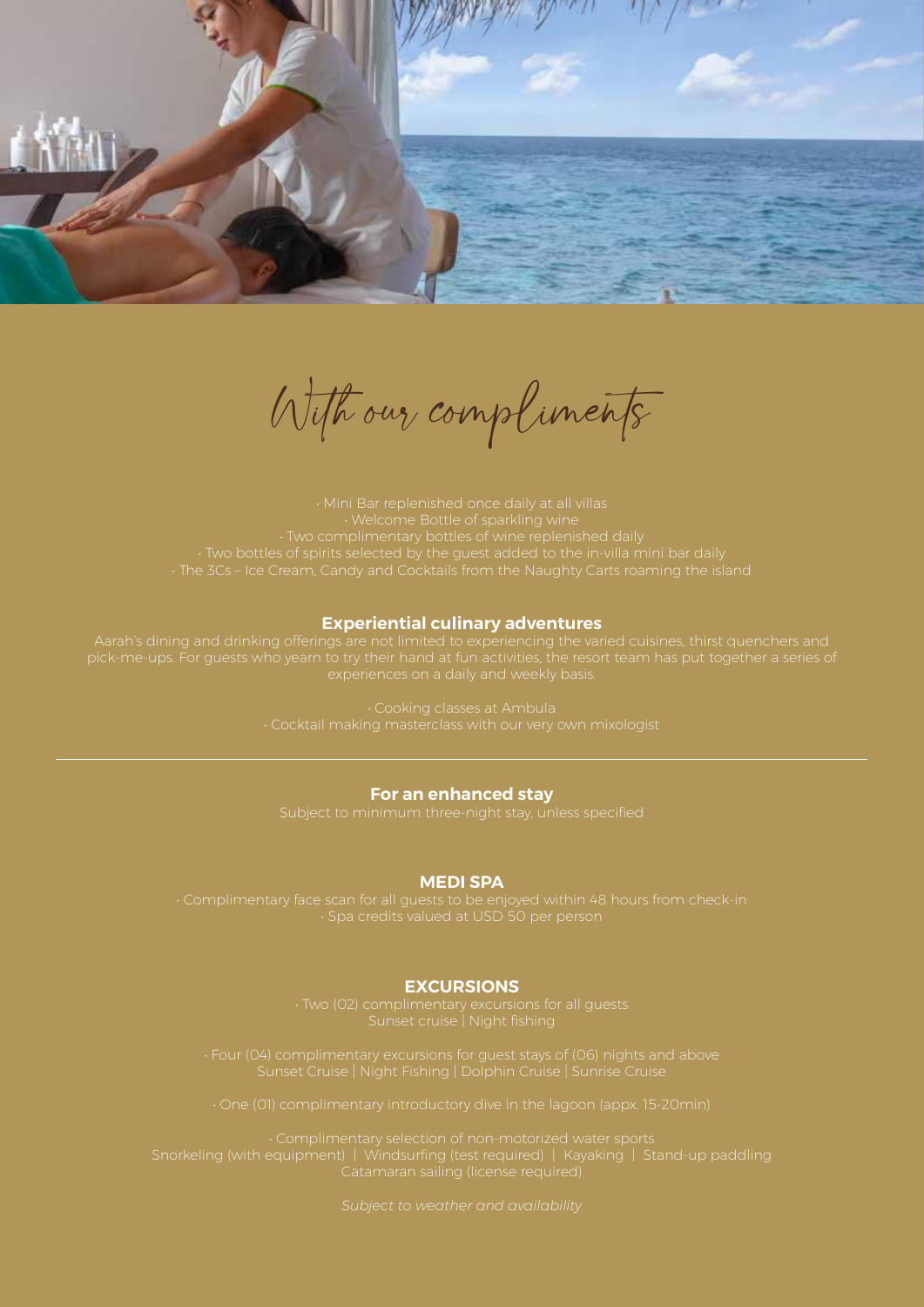# **The Premium Aarah Experience**

**Ocean Suite | Ocean Residence Exclusive luxury living** 

确

**Company Print** 

**Democrats Beating** 

Y.

**THE REAL PROPERTY**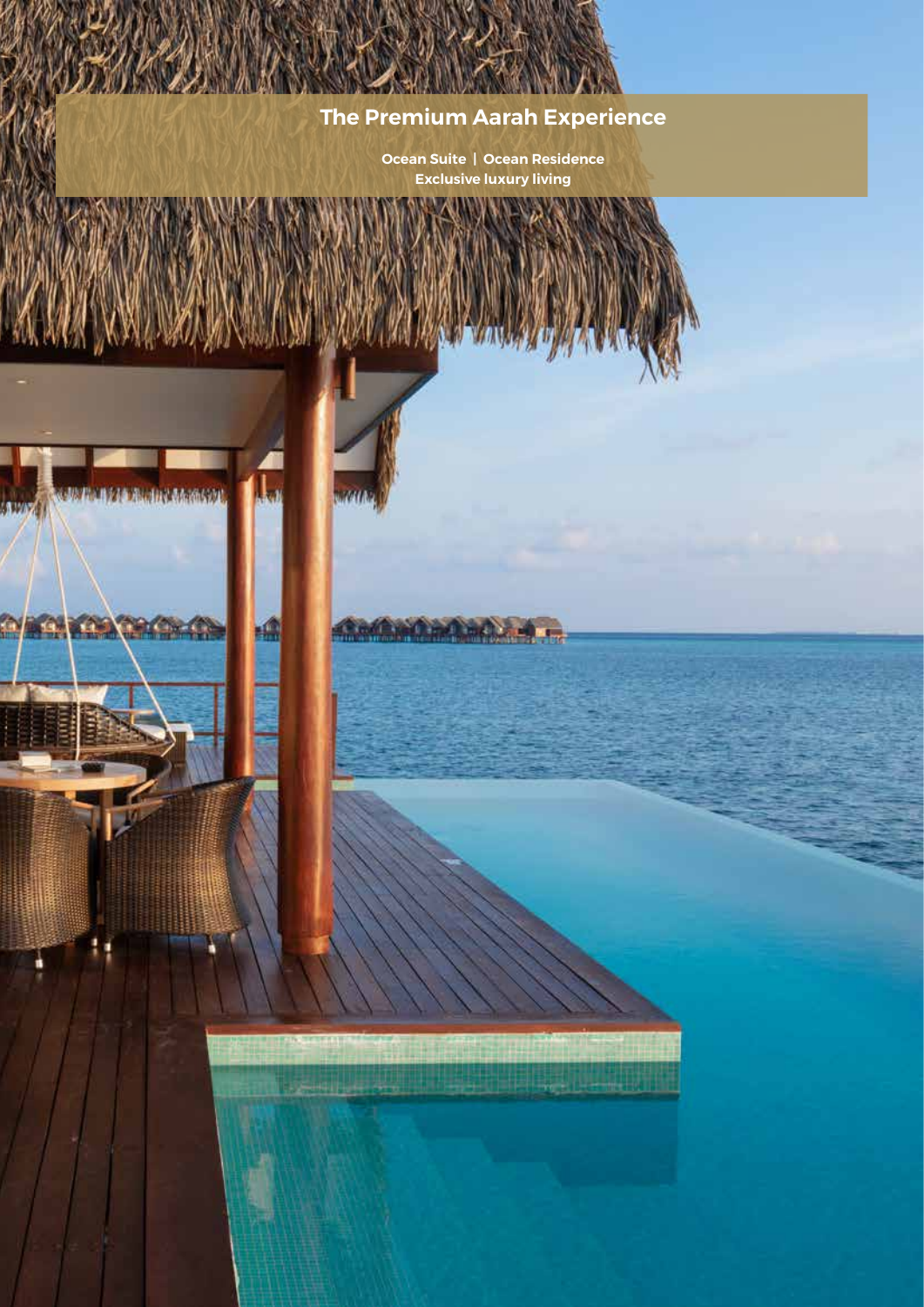

Your oasis to dine and wine

For guests opting to stay at a plush Ocean Suite or our grand Ocean Residence, the resort has curated dedicated spaces for enjoyment, whilst the restaurant and bar line up listed in the Premium All Inclusive offering for the Beach category villas and Ocean Villas is also open for exploration.

The beverage inclusions and experiential culinary adventures also remain same as previously listed.

## **BAANI**

Presenting a unique dining experience combining contemporary fusion cuisine representing flavours from around the

Exclusively for Ocean Suite and Ocean Resident guests | Reservations recommended **Operational hours : 7.00 a.m - 10.00 p.m** 

### **UDARAS INFINITY POOL BAR**

The Infinity Pool Bar emanates a soulful stillness, ideal for quiet musings or rejuvenation. Revel in the glorious views sur-

**Operational hours : 10.00 a.m - 7.00 p.m**

# **FALHU BAR**

**Operational hours : 9.00 a.m - 12.00 m.n**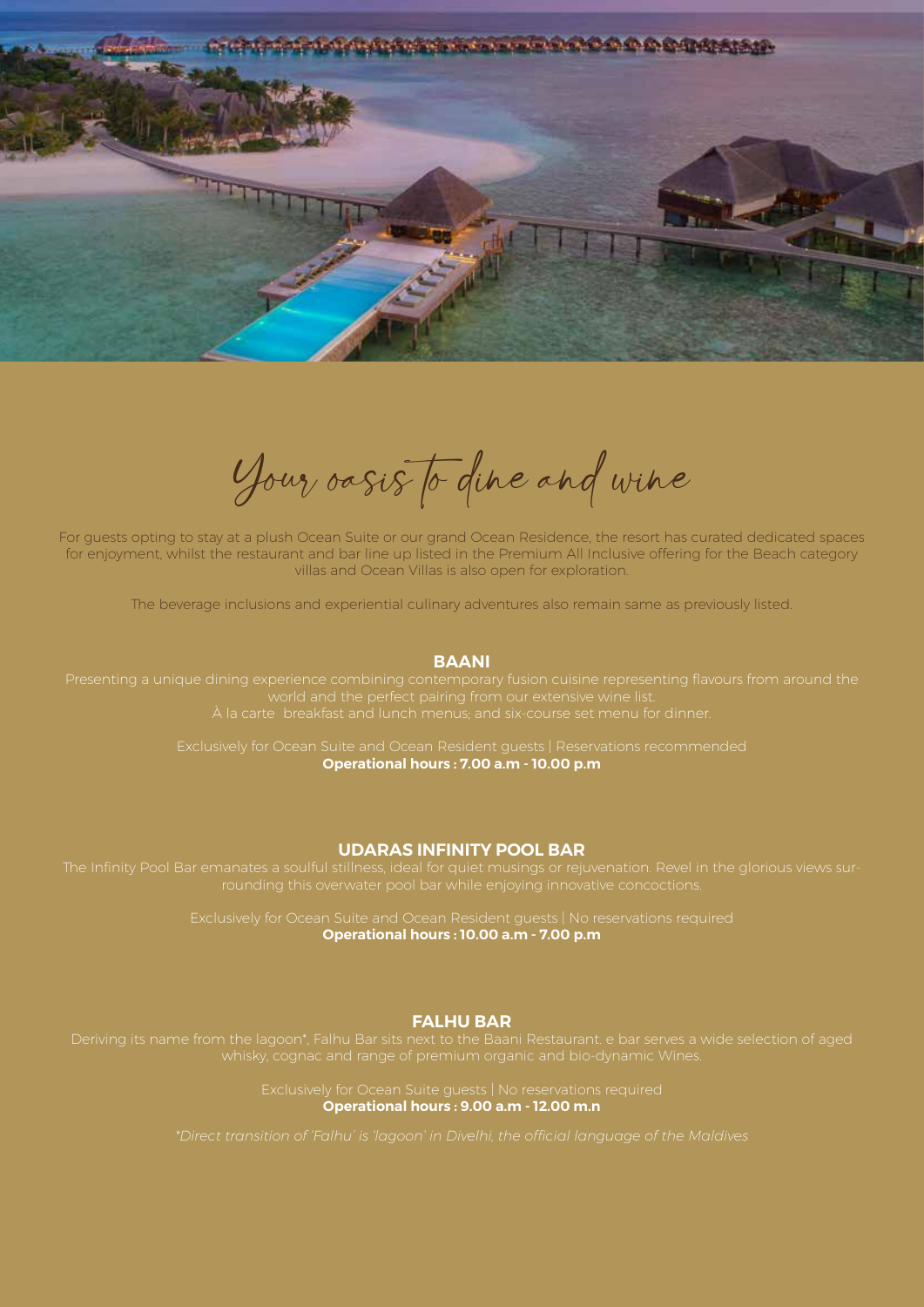

With our compliments

• Mini Bar replenished twice daily • Welcome bottle of Champagne up on arrival • Fully stocked wine cellar with a variety of eight wines • Two bottles of spirits selected by the guest added to the in-villa Mini Bar daily • In-villa dining available. Please refer in-villa menu for terms and conditions • The 3Cs – Ice Cream, Candy and Cocktails from the Naughty Carts roaming the island

# **Make your stay more memorable**

Subject to minimum three-night stay, unless specified

# **MEDI SPA**

• Complimentary face scan for all guests to be enjoyed within 48 hours from check-in • Spa credits valued at USD 75 per person

# **EXCURSIONS**

• Two (02) complimentary excursions Sunset cruise | Night fishing

• Four (04) complimentary excursions for guest stays of (06) nights and above Sunset Cruise | Night Fishing | Dolphin Cruise | Sunrise Cruise *All trips are arranged in groups not bigger than 10 persons*

• One (01) complimentary introductory dive in the lagoon (appx. 15-20min)

• Complimentary selection of non-motorized water sports Snorkeling (with equipment) | Windsurfing (test required) | Kayaking | Stand-up paddling Catamaran sailing (license required)

*Subject to weather and availability*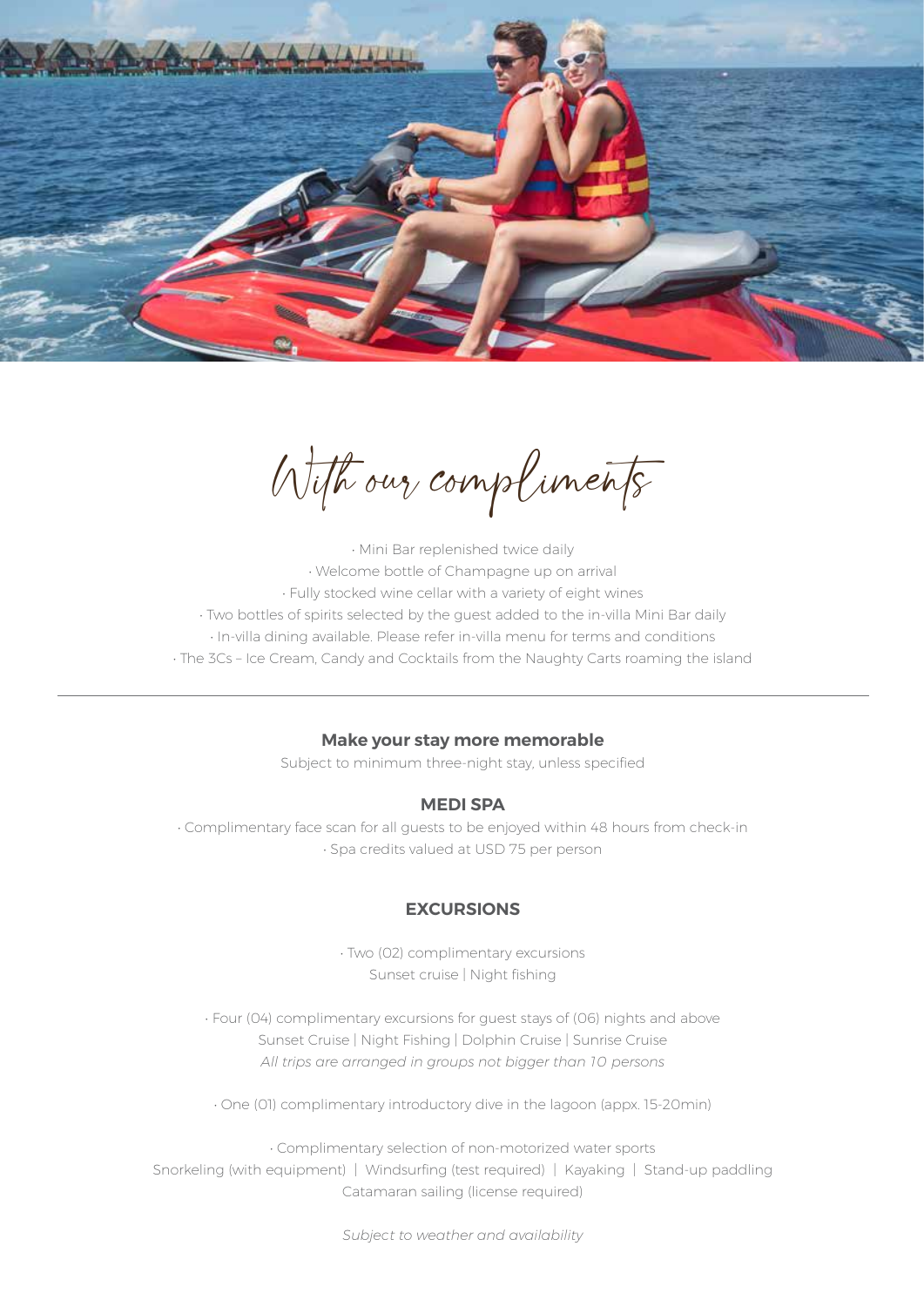

Curating inspired holidays

## **MEDI SPA**

IASO Medi Spa complex houses six treatment rooms set over the lagoon, offering a range of pampering and wellness treatments such as medical assessments, diet and nutritional guidance and salon facilities along with a steam room. The Medi Spa also develops bespoken fitness stays, wellness activities and weight loss programs for guests.

## **KOKA KIDS CLUB**

Coupling adventure and learning, the Kids Club feature an array of indoor and outdoor activities for the youngest guests, to keep them entertained.

Nanny service is provided for children aged two years and upwards. Supplementary charge applicable.

## **DIVE IN!**

Guests can explore the mesmerizing beauty of the deep with the complimentary snorkeling equipment provided by the hotel and partake in a selection of underwater activities for an adrenaline fix.

# **RECREATION CENTRE**

A space to unwind with fun activities, the Recreation Centre houses a pool table, billiard, carrom, variety of board games, play stations and more.

## **GYMNASIUM**

A fully equipped state-of-the-art gymnasium, the Veeru Gym, is for those looking at keeping fit even whilst they enjoy an oasis of relaxation during a much-needed vacation.

# **SPORTING ACTIVITIES**

For the groups of friends and family staying at Heritance Aarah, there's always a few group activities at hand, such as tennis, football, badminton, volleyball, table tennis and pool.

## **GAME AND ACTIVITY ROOM**

The game and activity room features PlayStations, Xbox and a state-of-the-art computer library to while away the hours

# **MUSIC FOR THE SOUL**

Entertainment is key, and at Heritance Aarah guests can enjoy piano, DJ and band music daily. Once a week, the island will reverberate to the tunes of the Maldivian drums at the Cultural Show.

## **CONNECTIVITY**

All villas and public buildings are equipped with complimentary Wi-Fi service.